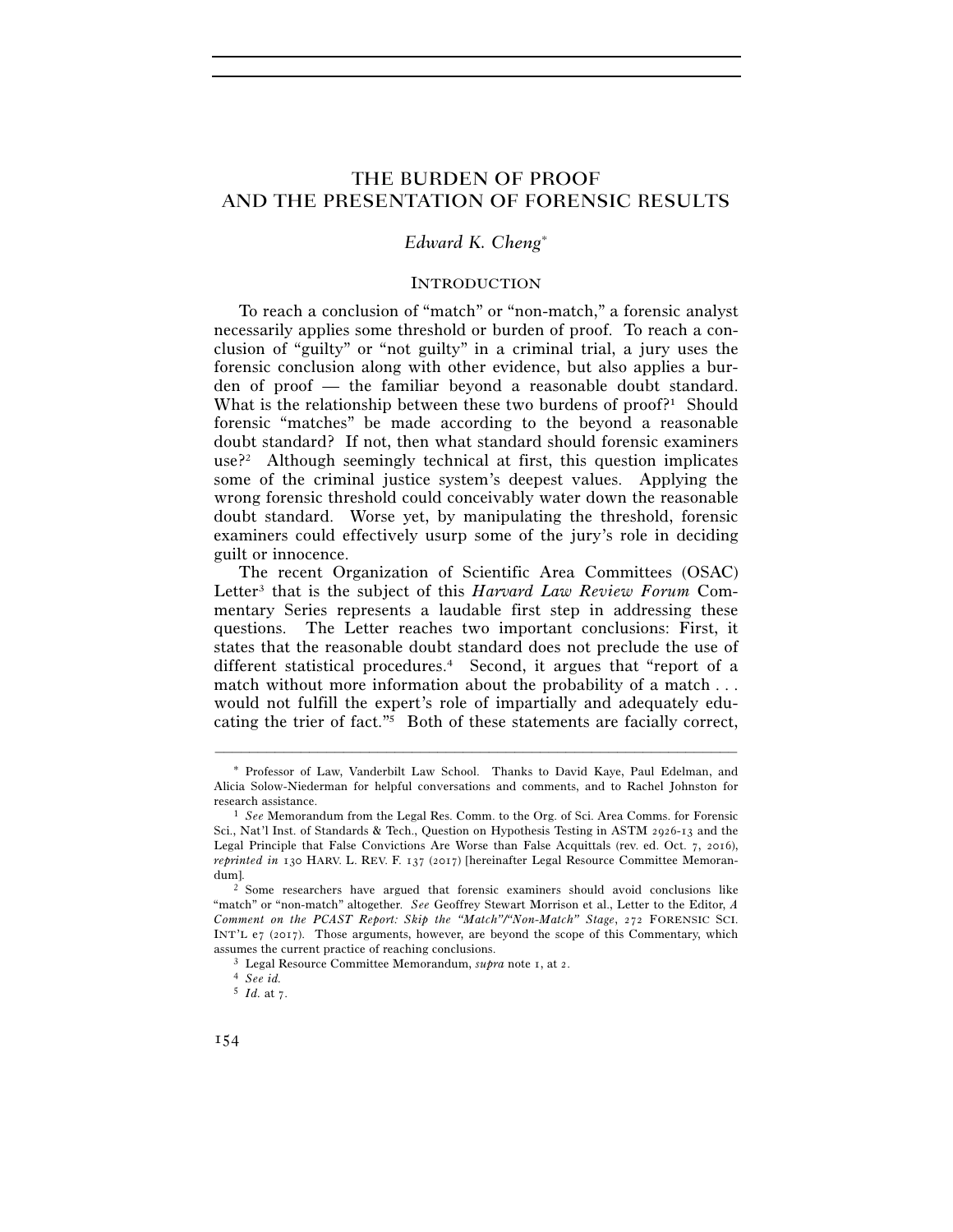but ultimately the Letter fails to connect the dots completely. Indeed, as this Commentary will show, the two conclusions are fundamentally linked: if the jury receives proper contextual information — specifically, the likelihood ratio associated with the "match" or "non-match" then the burden of proof does not require a specific statistical procedure.

The surprising answer to the original question about what is the "right" threshold is that there is actually no "right" threshold, nor do we need one. As long as the jury receives the likelihood ratio, it does not matter what threshold the forensic examiner uses.6 The likelihood ratio, which measures the evidentiary worth or probative value of the forensic conclusion, incorporates the stringency or laxity of the threshold used by the examiner. Armed with that additional information, the jury can weigh the forensic conclusion along with everything else presented at trial using the proper burden of proof. The key lesson is that this contextual information matters, and it matters a lot. If forensic examiners present mere conclusions, then we do have to worry about the threshold. Without additional contextual information, the jury must weigh the conclusion in some generic way, and the forensic examiner's threshold can hijack the proof process. But given a measure of probative value like the likelihood ratio, the jury has enough information to maintain firm control.

The remainder of this Commentary develops these ideas with greater sophistication. Part I explores the fundamental tradeoff between false positives and false negatives in decisionmaking, and observes that every statistical test represents a tradeoff between these two types of error. Part II introduces likelihood ratios, and describes how they account for the false-positive–false-negative tradeoff in a forensic test, freeing the forensic examiner to use whatever threshold he likes. Part III briefly concludes by noting some practical challenges to this solution to the threshold problem.

#### THE ERROR TRADEOFF

In law, we often talk about error as if it were monolithic, but there are in fact two separate kinds: false positives and false negatives.7

–––––––––––––––––––––––––––––––––––––––––––––––––––––––––––––

<sup>6</sup> *Cf.* D.H. Kaye, *The Relevance of "Matching" DNA: Is the Window Half Open or Half Shut?*, 85 J. CRIM. L. & CRIMINOLOGY 676, 694–95 (1995) (making a somewhat analogous argument

<sup>&</sup>lt;sup>7</sup> There are actually four potential error rates: Let + and  $-$  denote positive and negative test results, and *C* and *C* denote the presence and absence of the condition of interest. In this Commentary, we focus on the false positive rate,  $P(+|\overline{C})$ , and the false negative rate,  $P(-|C)$ . There are, however, two other error rates: the false discovery rate,  $P(C \rvert +)$ , and the false omission rate, *P*(*C*|−). These latter two error rates require knowledge of the prevalence or base rate of the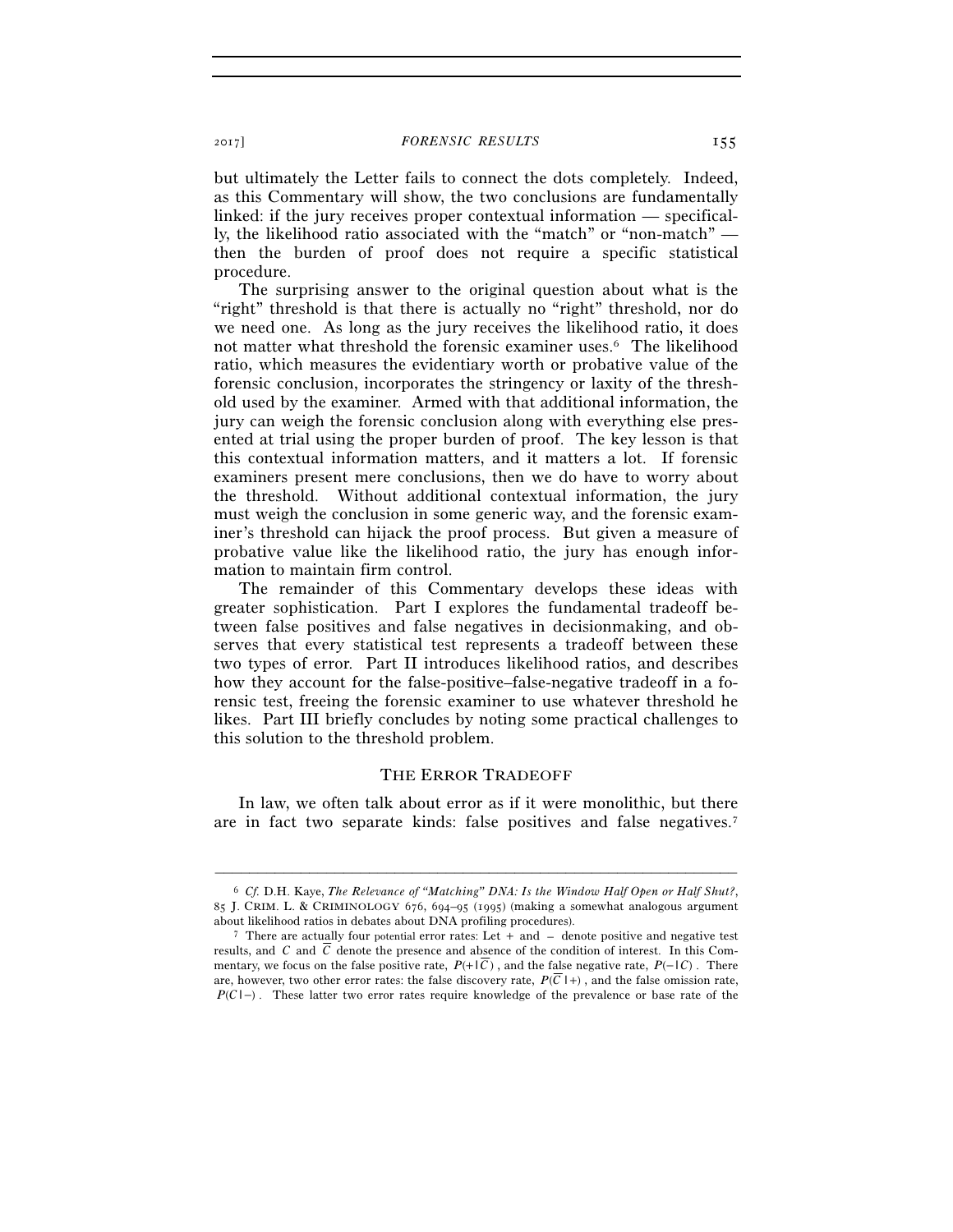Moreover, any diagnostic or decision test will necessarily trade these errors off against each other. For example, suppose we want to decide whether two samples of glass came from the same window pane based on their chemical compositions. The resulting analysis will have some random error, caused by, for example, imprecision in the instruments or variation in the manufacturing process, so a forensic examiner will inevitably observe some difference. How close then is close enough for a "match"? An exacting threshold, requiring a difference extremely close to zero, will minimize false positives, but will pay the price in false negatives. A lax threshold will do the opposite. Thus, given any chosen method of analysis, we actually have a whole range of possible tests, each corresponding to a different threshold, and accordingly, a different false-positive–false-negative (FPFN) tradeoff. This tradeoff is so fundamental that researchers have long assessed diagnostic methods using receiver-operator characteristic (ROC) curves, which essentially plot false positive rate against false negative rate.8 It is the ROC curve that characterizes the method, not a specific false positive or false negative rate.

Classical hypothesis testing, like every other decision rule, makes a specific FPFN tradeoff. Long use and the strong conventions surrounding statistical significance may serve to hide its choices, but they operate in the background nevertheless. Classical hypothesis testing preferences the null hypothesis  $(H_0)$ , which typically represents the status quo or what one is trying to disprove, over the alternative  $(H_1)$ , which typically is what one is trying to prove. Specifically, it sets a maximum false positive rate, conventionally 0.05, and then seeks to minimize the false negative rate subject to this condition.<sup>9</sup> There are, however, no guarantees about the false negative rate: it may be small, large, or absurdly large.10 The priority is that the false positive rate is

<sup>–––––––––––––––––––––––––––––––––––––––––––––––––––––––––––––</sup> condition studied, and thus are not inherent properties of the test. Again, our focus here will only be on the false positive and false negative rates. 8 Conventionally, ROC curves plot the false positive rate on the *x*-axis and the true positive

rate (or sensitivity) on the *y*-axis. Since the false negative rate  $P(- | C)$  is just one minus the true positive rate  $P(+ | C)$ , the ROC curve contains the same information as a false positive rate vs. false negative rate plot. 9 Following the earlier footnote, let + and − denote a rejection and acceptance, respectively,

of the null hypothesis. Further denote the null hypothesis as  $\overline{C}$  (that is, the absence of a condition) and the alternative hypothesis as *C*. Then classical hypothesis testing ensures that *P*(+ | *C*)  $\le \alpha$ , where  $\alpha$  is often set to 0.05. 10 One way in which large false negative rates occur is when a method is too imprecise to be

practically useful. Consider this extreme example: Suppose we have a useless instrument that always returns the same value no matter what we test. Classical hypothesis testing requires that we control the false positive rate — the probability of declaring a positive when a condition is actually absent,  $P(+|\overline{C})$ . But since we have a useless instrument, the only way to guarantee a low false positive rate is to never declare a positive at all. In other words, the rule becomes "always report negative." But if we always report negatives, then our test will always miss true positives, mean-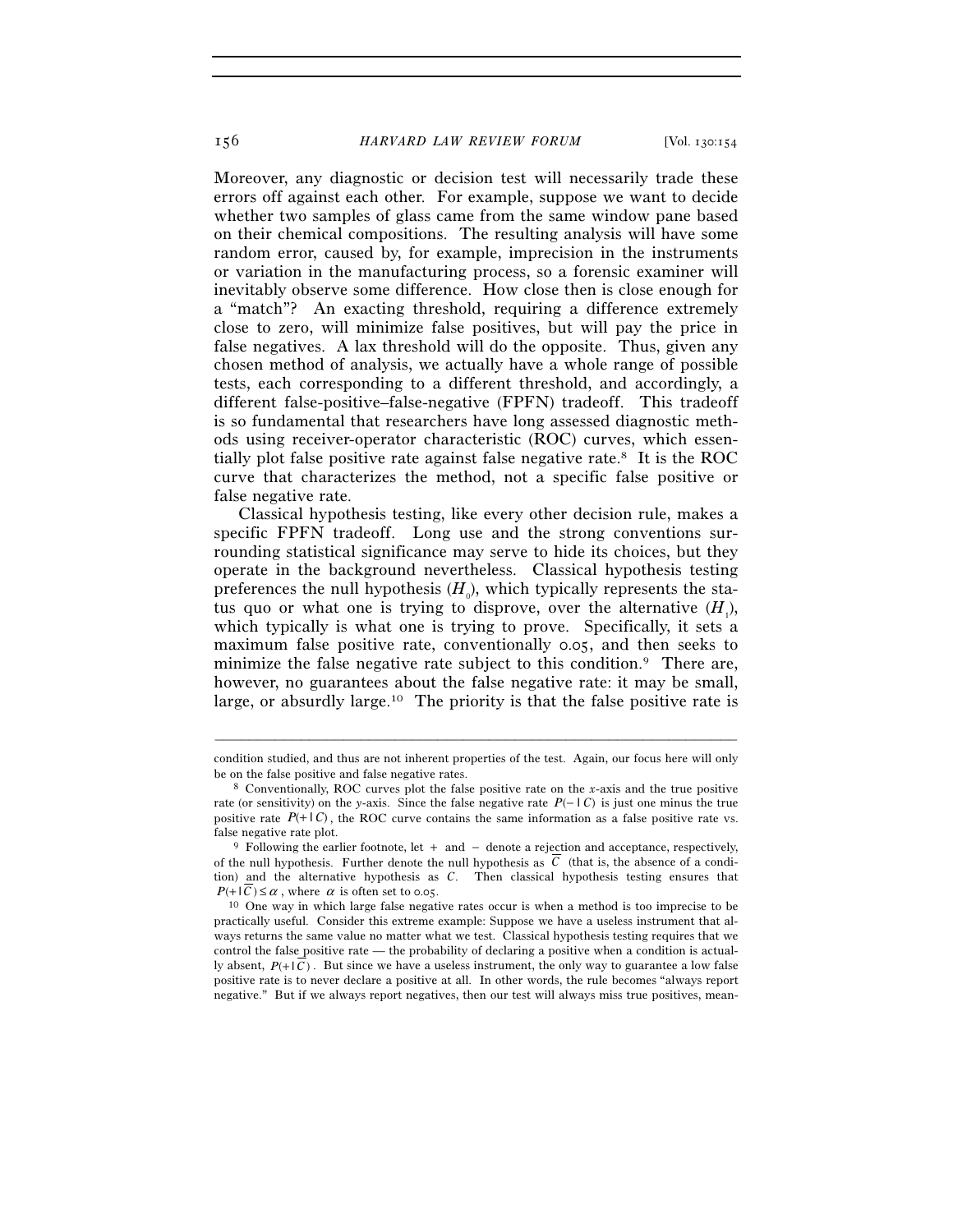guaranteed to be small, and this setup is useful in certain scientific contexts.11

When a forensic examiner uses classical hypothesis testing to compare glass samples, he therefore implicitly makes a choice between false positives and false negatives. One natural setup parallels the "equivalence testing" methods used when generic drugs are tested for pharmaceutical equivalence: the null is that the two glass samples are different, whereas the alternative is that they are the same, where "sameness" is defined as being within some tolerance range.<sup>12</sup> Under these conditions, classical hypothesis testing ensures some maximum false positive rate, and then tries to minimize false negatives. The ASTM standard on glass comparisons also involves classical hypothesis testing, but curiously makes the opposite FPFN tradeoff.<sup>13</sup> The ASTM standard seems to define the null as "same," and the alternative as "different," and so it effectively caps the false negative rate (concluding that the glass is different when it is the same), while making no guarantees about the false positive rate (concluding that the glass is the same when it is different).14 Given the criminal forensic context, this ASTM setup is arguably backwards, since most would agree that we should worry far more about false positives (that is, false matches) than false negatives.15 Regardless, the key point remains that whatever test one uses, one is making a value judgment about the appropriate tradeoff between false positives and false negatives.

Even Bayesian approaches ultimately suffer this fate. A Bayesian approach would eschew rejecting or accepting a null hypothesis, and

<sup>–––––––––––––––––––––––––––––––––––––––––––––––––––––––––––––</sup> ing that the false negative rate, *P*(− | *C*) , is 100%. Thus, we have a test in which the false positive rate is controlled, but which teaches us nothing.<br><sup>11</sup> Notably, this asymmetric setup means that while rejection of the null hypothesis may be

significant evidence in favor of the alternative, acceptance of the null may be only weak (if any) evidence in favor of the null. *E.g.*, Douglas G. Altman & J. Martin Bland, *Statistics Notes: Absence of Evidence Is Not Evidence of Absence*, 311 BRIT. MED. J. 485 (1995). 12 *See generally* R. Clifford Blair & Stephen R. Cole, *Two-Sided Equivalence Testing of the* 

*Difference Between Two Means*, 1 J. MOD. APPLIED STAT. METHODS 139, 139 (2002) (describing equivalence testing); Giselle B. Limentani et al., *Beyond the t-Test: Statistical Equivalence Test-*<br> *ing*, 77 ANALYTICAL CHEMISTRY 221A, 223A (2005) (same).

<sup>&</sup>lt;sup>13</sup> See ASTM INT'L, ASTM E2926-13 STANDARD TEST METHOD FOR FORENSIC COM-PARISON OF GLASS USING MICRO X-RAY FLUORESCENCE (µ-XRF) SPECTROMETRY §§ 10.7.3.1–.2 (2013). 14 The ASTM standard seems to use a one-population *t*-test with a three standard deviation

cutoff, corresponding to a 0.01, rather than 0.05, probability of error. *See id.* § 10.7.3.2. The onepopulation *t*-test here is technically wrong, because the population means for both specimens need to be estimated and thus there are two sources of uncertainty. *Cf.* David H. Kaye, *Reflections on Glass Standards: Statistical Tests and Legal Hypotheses*, 27 STATISTICA APPLICATA 173, 175 (2015) (making a similar point about ASTM E1967-11a, dealing with glass refractive index comparisons). A two-population *t*-test is therefore arguably preferable, but we will ignore this technicality going forward. 15 *Cf.* Kaye, *supra* note 14, at 179 (making a similar point about ASTM E1967-11a).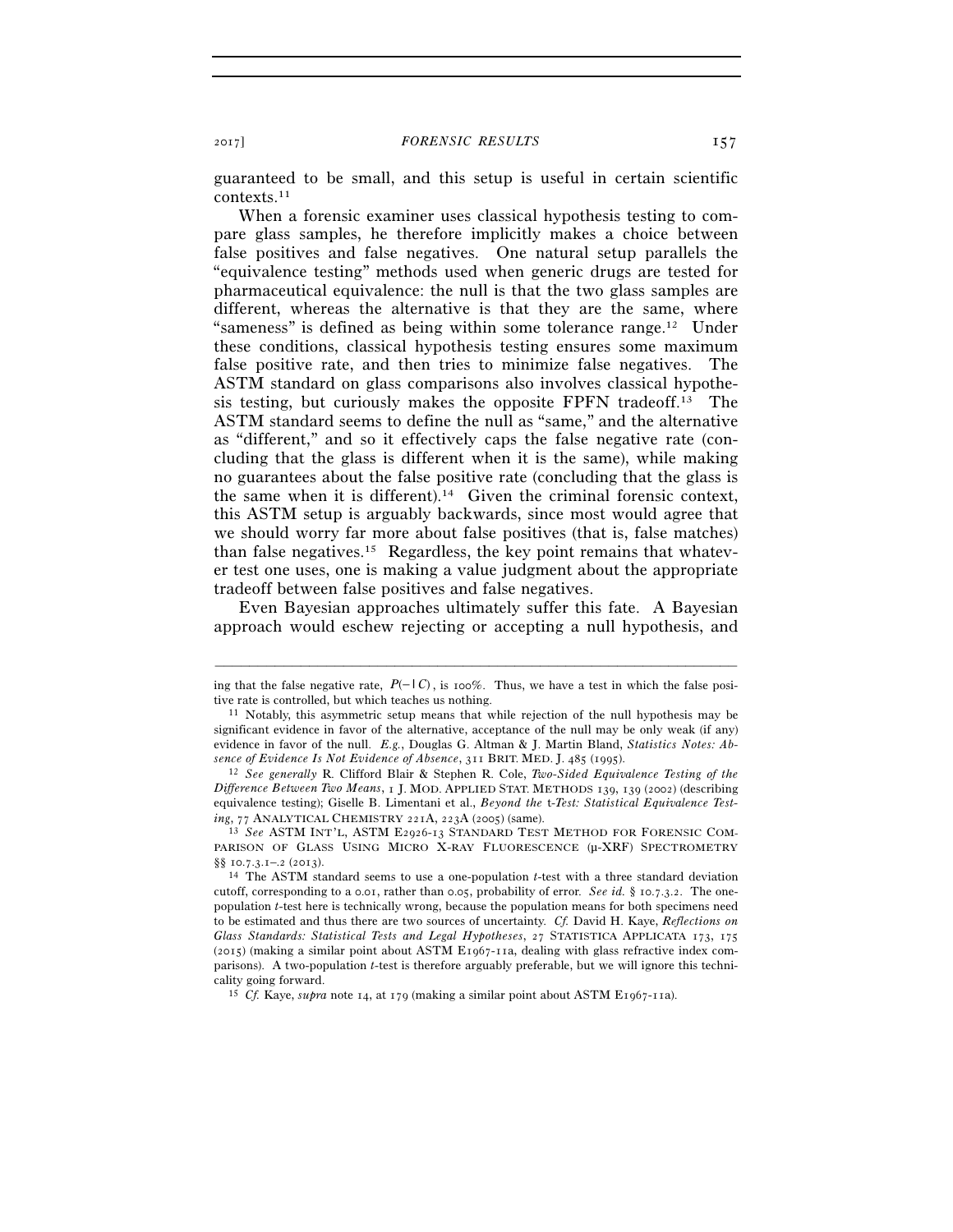instead focus on estimating the difference between the two samples and quantifying the associated uncertainty.16 Yet, to render a "match" or "non-match" determination, an expert must ultimately apply a threshold to that estimate, and that choice of threshold trades off false positives and false negatives.17

### THE LIKELIHOOD RATIO

If experts must invariably make a value judgment as to the importance of false positives versus false negatives, what FPFN tradeoff should they choose? Here, the initial answer is far from clear. First, just because the ultimate burden of proof is beyond a reasonable doubt does not mean that evidence must meet that standard to be admissible. To be relevant, the evidentiary rules merely require that evidence have "any tendency to make a fact more or less probable,"18 because "a brick is not a wall."19 Even the reliability requirements under *Daubert* only need to be established to a preponderance standard under Rule  $104(a).^{20}$  Second, even if we wanted to "match" the burden used for individual evidentiary elements to the ultimate burden, the relationship between the two is fraught with peril, as seen in other evidentiary contexts.21 Finally, courts have long maintained that it is the jury's prerogative to define reasonable doubt.22 So neither a top-down imposition of a particular FPFN tradeoff nor granting unbridled discretion to the expert seems to be the proper response.

Fortunately, there exists an elegant path around this morass. As it turns out, as long as juries receive a key piece of information about a forensic conclusion — the likelihood ratio — experts may choose any threshold they please. This likelihood ratio not only provides jurors

<sup>–––––––––––––––––––––––––––––––––––––––––––––––––––––––––––––</sup> 16 *See* John K. Kruschke, *Bayesian Estimation Supersedes the* t*-Test*, 142 J. EXPERIMENTAL

<sup>&</sup>lt;sup>17</sup> Again, we assume here that the experts continue to testify to forensic conclusions, rather than merely provide the jury with quantitative estimates.<br><sup>18</sup> FED. R. EVID. 401(a). <sup>19</sup> FED. R. EVID. 401 advisory committee's note (quoting CHARLES TILFORD MCCORMICK,

MCCORMICK ON EVIDENCE § 152, at 317 (Edward W. Cleary ed., 2d ed. 1972)).<br><sup>20</sup> Bourjaily v. United States, 483 U.S. 171, 175 (1987); *see also* FED. R. EVID. 104(a).<br><sup>21</sup> For example, suppose that one could prove three el

each individually satisfied the preponderance standard. If all three elements are independent, however, the probability of their conjunction is  $0.6 \times 0.6 \times 0.6 = 0.216$ , which does not satisfy the preponderance standard. This problem is known as the Conjunction Paradox and has spawned an extensive literature. *See, e.g.*, Edward K. Cheng, *Reconceptualizing the Burden of Proof*, 122 YALE L.J. 1254, 1263 (2013); Mark Spottswood, *Unraveling the Conjunction Paradox*, 15 LAW, PROBABILITY & RISK 259 (2016). 22 For example, courts have firmly eschewed quantification of the beyond a reasonable doubt

standard. Peter Tillers & Jonathan Gottfried, *Case Comment —* United States v. Copeland*, 369 F. Supp. 2d 275 (E.D.N.Y. 2005): A Collateral Attack on the Legal Maxim that Proof Beyond a Reasonable Doubt Is Unquantifiable?*, 5 LAW, PROBABILITY & RISK 135, 135–37 (2006).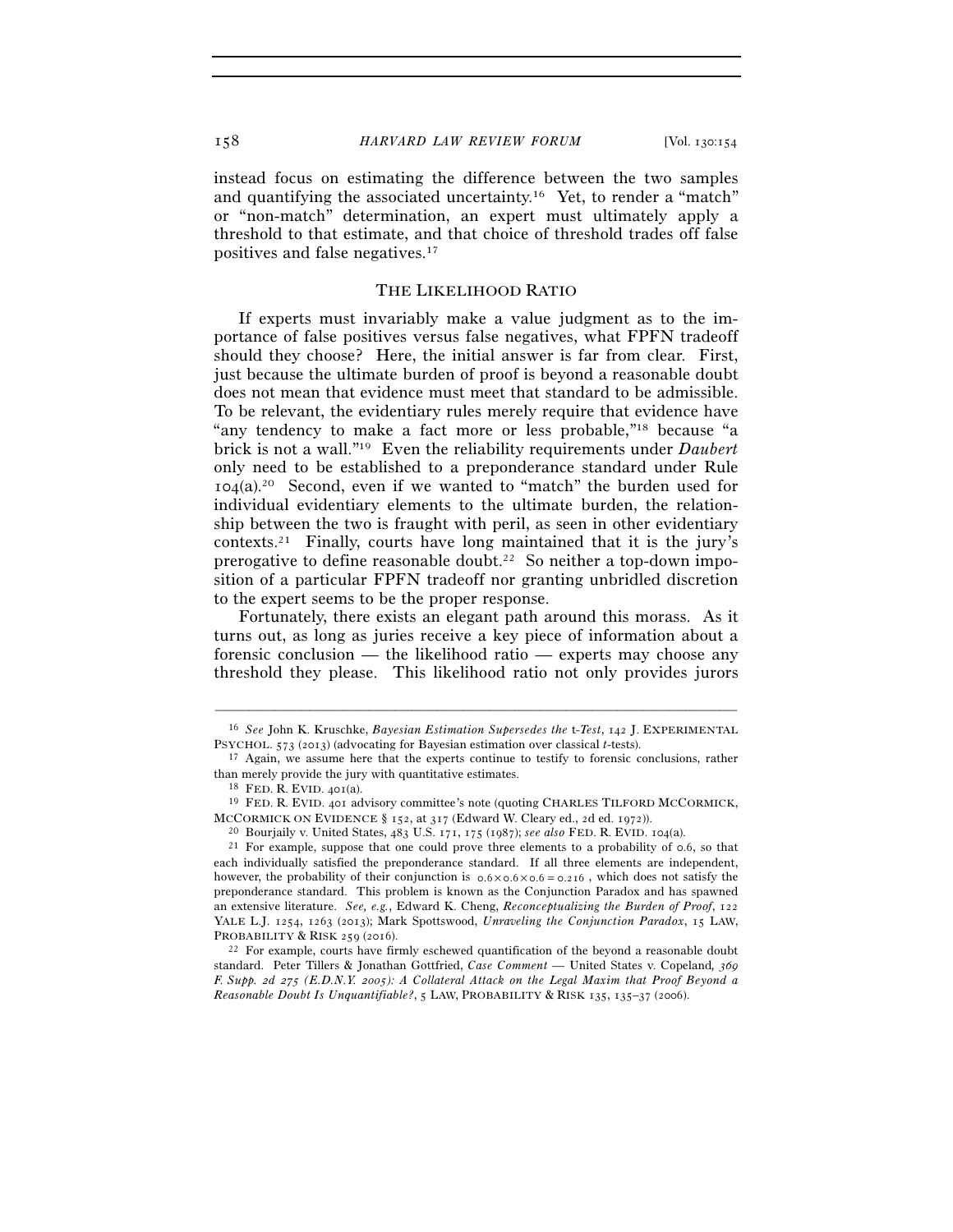with a convenient measure of the probative value of the forensic conclusion, but also ensures that the jury — and not the expert — is the only actor applying the ultimate burden of proof.

A likelihood ratio has the following form:

#### $(E|H_0)$  $(E | H_1)$ 0 1  $P(E|H)$  $P(E|H)$

where *E* represents the evidence observed, and  $H_1$  and  $H_0$  are the competing hypotheses. In the forensic testing context, *E* is the outcome of the forensic test — namely a declared "match" or "nonmatch."  $H_1$  is the prosecution's story, which is that the defendant is guilty, or perhaps more modestly the fact that glass found on the defendant is the same glass from the crime scene.  $H_0$  is the defense's position.

Scholars have long argued that the likelihood ratio is the mathematical representation of relevance.<sup>23</sup> Conceptually, evidence makes material facts more or less probable because the probability of seeing such evidence is more likely under one side's story than the other's. If the evidence is just as likely to surface under the prosecution's story as the defendant's story, it does not help us distinguish between the two. The likelihood ratio also features prominently in Bayes' Rule. For Bayesians, it is how one updates one's prior probability ratio, the persuasive balance between the two hypotheses before seeing the evidence, to obtain the posterior probability ratio, the persuasive balance after seeing the evidence. To wit,

$$
\frac{P(H_1 \mid E)}{P(H_0 \mid E)} = \frac{P(E \mid H_1)}{P(E \mid H_0)} \times \frac{P(H_1)}{P(H_0)}
$$

More importantly for our purposes, the likelihood ratio is not just related to the FPFN tradeoff, but in fact serves as its mathematical equivalent. Indeed, one scholar has suggested that ROC curves be transformed into plots of the positive likelihood ratio (the evidentiary worth of a "match") versus the negative likelihood ratio (the evidentiary worth of a "non-match").24 This equivalence can be understood intuitively with a simple example: Stringent tests minimize false positives at the expense of false negatives. The probative value of a positive ("match") from a stringent test is therefore relatively high, because we can be confident that a declared "match" is the real thing. By contrast the probative value of a negative ("non-match") is relatively lower, since there are more false negatives muddling the waters. The rela-

<sup>–––––––––––––––––––––––––––––––––––––––––––––––––––––––––––––</sup> 23 *See, e.g.*, David H. Kaye, Comment, *Quantifying Probative Value*, 66 B.U. L. REV. 761, 762

<sup>&</sup>lt;sup>24</sup> Nils P. Johnson, *Advantages to Transforming the Receiver Operating Characteristic (ROC) Curve to Likelihood Ratio Co-Ordinates*, 23 STAT. MED. 2257, 2258 (2004).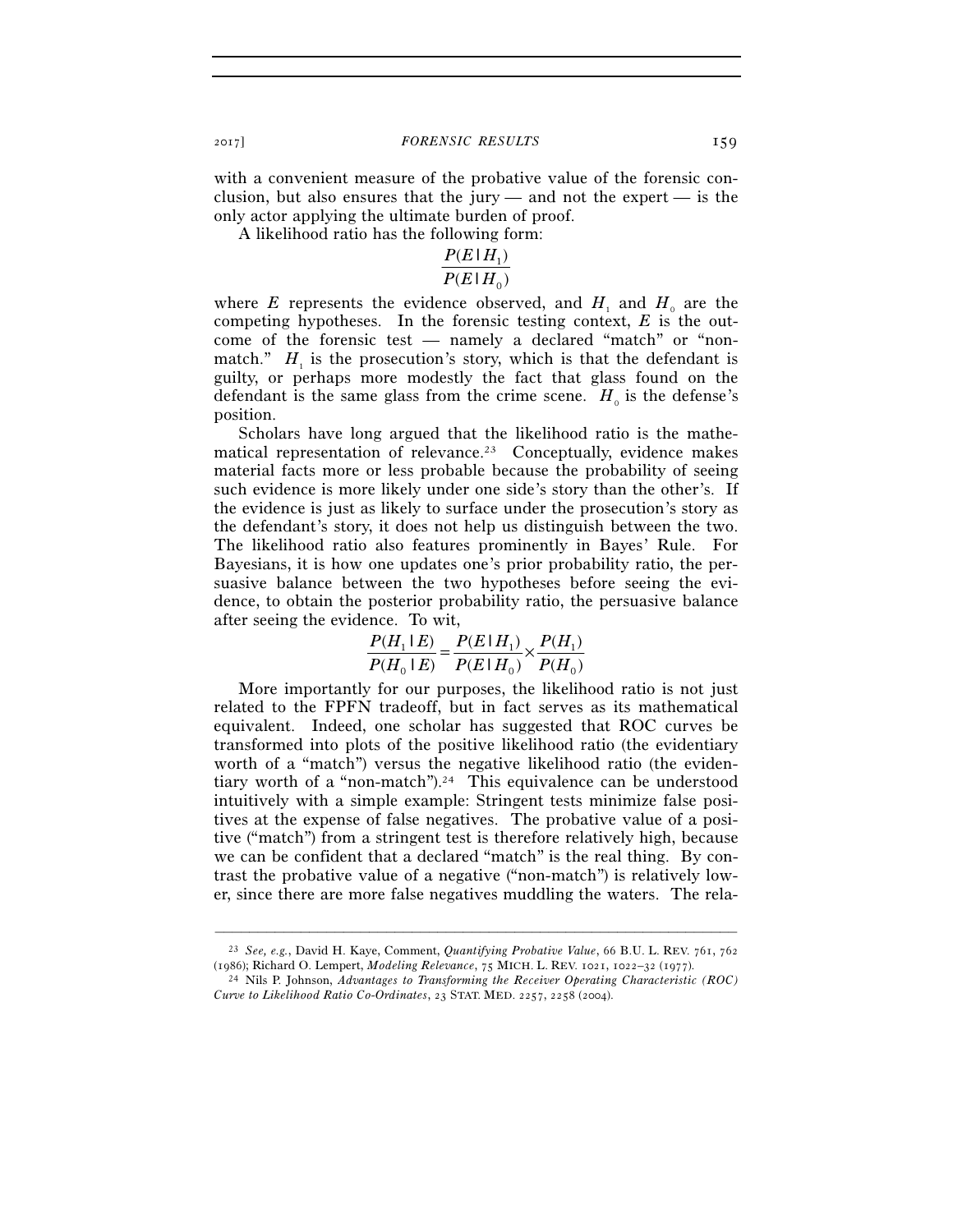tionship between false positive and false negative rate parallels the relationship between the positive likelihood ratio and the negative likelihood ratio.<sup>25</sup>

This relationship between the FPFN tradeoff and the likelihood ratio is extremely good news. No matter what tradeoff a forensic examiner makes between false positives and false negatives, that choice will be reflected in the probative value accorded the forensic conclusion. If the examiner chooses a stringent standard and gets a "match," then the jury can weigh that "match" heavily. If the examiner chooses a lax standard and gets a "match," then the jury can weigh it more skeptically. In either case, the jury can give the forensic evidence proper weight and then apply the burden of proof independently and without interference from the expert.<sup>26</sup> Thus, as long as forensic results are accompanied by their likelihood ratios, we avoid the need to match the forensic standard with the burden of proof.

#### CONCLUSION AND SOME PRACTICAL ISSUES

This Commentary has shown that any conclusion of "match" or "non-match" implicitly requires a judgment about the proper tradeoff between false positives and false negatives. Determining what tradeoff best coheres with the beyond a reasonable doubt standard (or any ultimate legal burden), however, is complicated and controversial. Fortunately, one can avoid this problem by presenting the likelihood ratio associated with the forensic conclusion to the factfinder. The likelihood ratio not only provides a mathematical representation of the result's probative value, but also naturally incorporates the choice of FPFN tradeoff made by the forensic examiner into the probative value. As long as the likelihood ratio is given, a forensic examiner can apply whatever FPFN tradeoff the examiner chooses.

Although in theory likelihood ratios solve the problem of "matching" a forensic examiner's FPFN tradeoff with the burden of proof, there remain several important practical issues. First, the solution pre-

$$
LR_{+} = \frac{P(+ \mid C)}{P(+ \mid C)} = \frac{1 - FNR}{FPR}
$$

and

$$
LR_{-} = \frac{P(-|C)}{P(-|\overline{C})} = \frac{FNR}{1 - FPR}
$$

<sup>–––––––––––––––––––––––––––––––––––––––––––––––––––––––––––––</sup> 25 In mathematical terms, the two pairs are transformations of each other. Recall that *FPR*=  $P(+|\overline{C})$  and  $FNR = P(-|C)$ . Then,

*See also id.* at 2258–59 (making a similar derivation). 26 Under a Bayesian framework, each piece of information updates the prior probability ratio  $(P(H_1)/P(H_0))$  until the jury has a final posterior probability ratio ( $P(H_1 | E)/P(H_0 | E)$ ). The jury then decides how high a ratio is necessary in order for the prosecution to win under the reasonable doubt standard.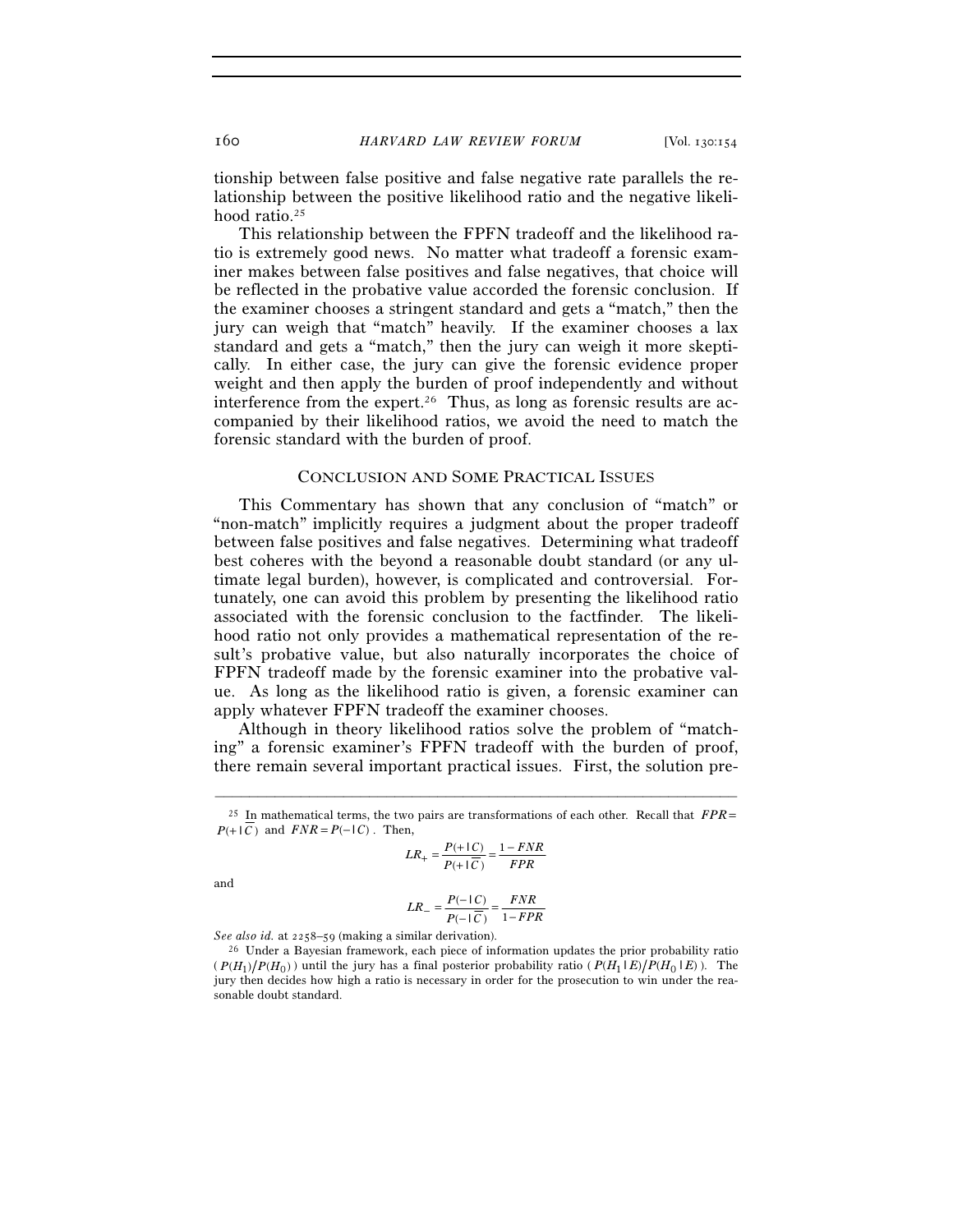<sup>2017</sup>] *FORENSIC RESULTS* 161

supposes that such likelihood ratios exist. Many forensic fields still lack the population data on their techniques that would be needed to calibrate the likelihood ratios. Some, such as toolmarks or handwriting, are subjective, making even the collection of such empirical data difficult. A likelihood ratio–based solution will require the use of more objective forensic techniques and the collection of such data. Second, whether courts would mandate the presentation of likelihood ratios remains an open question. Scholars have long argued in favor of presenting forensic results using likelihood ratios, $27$  and indeed some forensic communities in Europe have embraced them,<sup>28</sup> but by and large in the United States, forensic results are still presented as bald conclusions. Finally, the solution requires that juries or other legal actors comprehend and properly use likelihood ratios. An increasingly complex literature has emerged on lay understanding of likelihood ratios and how such quantitative information is best presented.29 Research thus far has yielded no easy answers, with Professor William C. Thompson and Eryn J. Newman recently concluding that the best presentation method may depend on context and the specific forensic discipline,<sup>30</sup> and even then, the definition of "best" is debatable.<sup>31</sup>

Conceding these practical issues, however, the more critical point is how likelihood ratios can provide jurors sufficient information to wrestle back control of the proof process from experts. The upshot is that a forensic examiner's choice of threshold does not necessarily distort the burden of proof. Does the legal system need continued research to determine the best ways to present likelihood ratios? Do we need to

–––––––––––––––––––––––––––––––––––––––––––––––––––––––––––––

<sup>27</sup> DAVID H. KAYE ET AL., THE NEW WIGMORE ON EVIDENCE: EXPERT EVIDENCE, at chs. 13–14 (2016); COMMUNICATING THE RESULTS OF FORENSIC SCIENCE EXAMINATIONS: FINAL TECHNICAL REPORT FOR NIST AWARD 70NANB12H014, at 2 (Cedric Neumann, Anjali Ranadive & David H. Kaye eds., 2015). 28 Colin Aitken et al., Guest Editorial, *Expressing Evaluative Opinions: A Position Statement*,

<sup>51</sup> SCI. & JUST. 1, 1–2 (2011). 29 *See* William C. Thompson & Eryn J. Newman, *Lay Understanding of Forensic Statistics:* 

*Evaluation of Random Match Probabilities, Likelihood Ratios, and Verbal Equivalents*, 39 LAW & HUM. BEHAV. 332 (2015); *see also* K.A. Martire et al., *On the Interpretation of Likleihood Ratios in Forensic Science Evidence: Presentation Formats and the Weak Evidence Effect*, 240 FOREN-SIC SCI. INT'L 61 (2014); Kristy A. Martire et al., *The Expression and Interpretation of Uncertain Forensic Science Evidence: Verbal Equivalence, Evidence Strength, and the Weak Evidence Effect*, 37 LAW & HUM. BEHAV. 197 (2013). *See generally* Jonathan J. Koehler, *On Conveying the Probative Value of DNA Evidence: Frequencies, Likelihood Ratios, and Error Rates*, 67 U. COLO.

L. REV. 859 (1996) (discussing the problems of presentation of DNA statistics).<br><sup>30</sup> Thompson & Newman, *supra* note 29, at 339.<br><sup>31</sup> Studies show that juries will give different weight to different presentations of the s mathematically equivalent material. Jury sensitivity to the strength of statistical evidence also varies by presentation method. *See* sources cited *supra* note 29. But we ultimately have an Archimedean point problem here, because we do not know which juror reaction is correct. Some researchers have used Bayesian reasoning as the goal, but even then, the presence of different priors and other factors makes assessment of mock juror behavior on an absolute scale difficult.